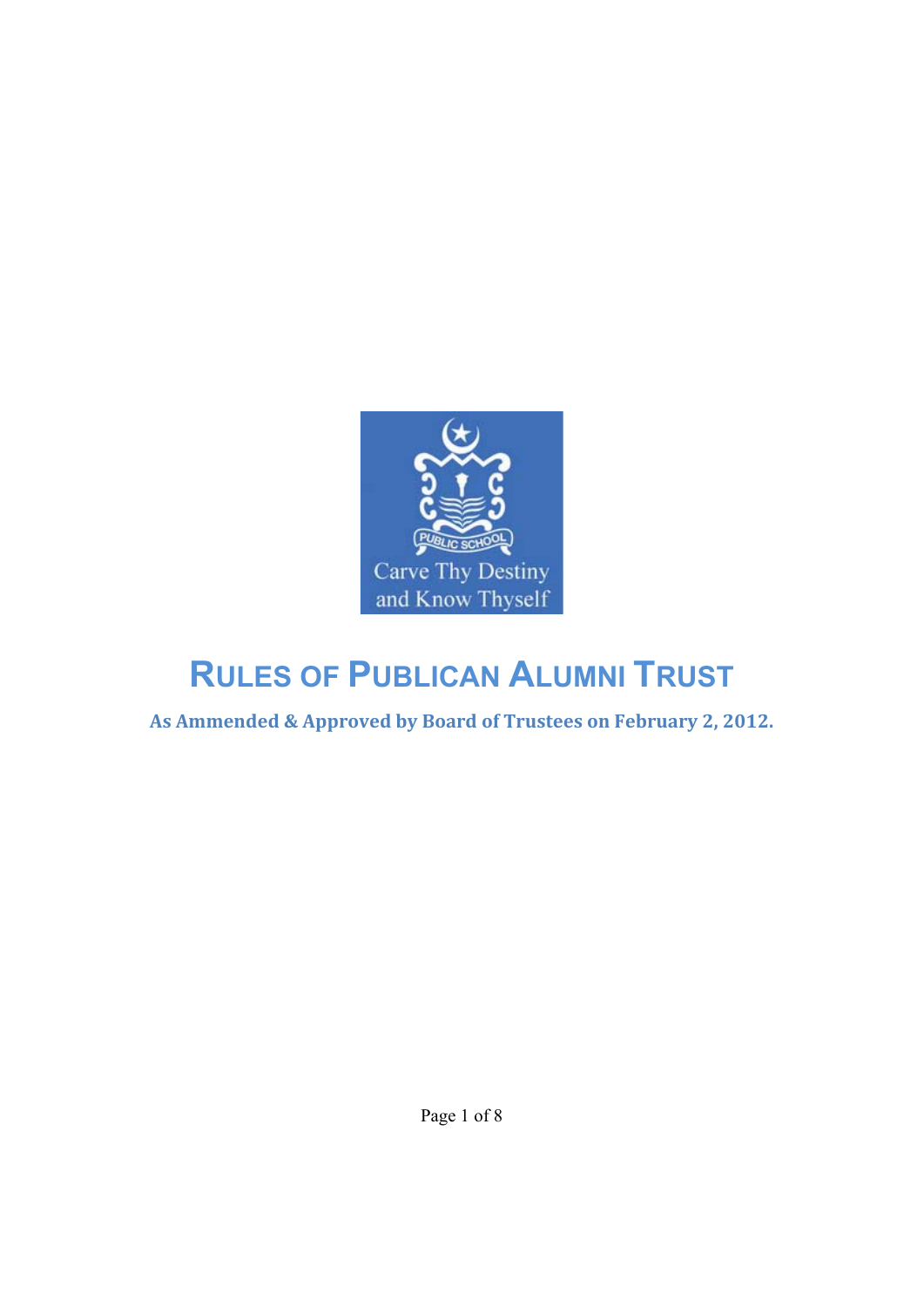## **PUBLICAN ALUMNI TRUST**

## **Rules**

## **As Ammended & Approved by Board of Trustees on 2-02-2012**

The BOARD OF TRUSTEES (BoT) of the PUBLICAN ALUMNI TRUST (PAT) in its meeting held at Karachi on April 27, 2009 approved the Trust Rules pertaining to membership, functioning, governance, management of funds, accomplishment of purpose and other related matters.

These Rules have been framed to facilitate the workings of the Trust consistent with the registered PAT Trust Deed. The Rules may be changed by the Board of Trustees (BoT) in the manner specified in the Rules.

The PAT and its activities will always comply with the laws of Pakistan and the Trust shall pay applicable taxes where due.

#### **RULE 1 - CLASSIFICATION**

PAT shall be a nonpolitical, nonsectarian and nonprofit organization; therefore, there shall be no distribution of gains, profits or dividends etc., to its members

#### **RULE 2 - MEMBERSHIP**

A. Full Members - Former students of Cantonment Public School Karachi/Minwala Girls Public School who were enrolled in the school on or prior to June 30, 1976 and who are living in Pakistan or anywhere in the world.

B. Associate Members – Former students of successor schools of Cantonment Public School Karachi/Minwala Girls Public School enrolled on or after July 1, 1976 and who are living in Pakistan or anywhere in the world.

C. Membership of PAT shall not be restricted on the basis of race, religion, national origin, gender or physical disability.

D. The membership in each case (Full and Associate Membership) will be subject to filling out an application form (on paper or electronically), payment of one time membership fee as prescribed by the PAT's Board of Trustees and acceptance of the application by the BoT.

E. Associate Members with good standing may be invited by the BoT to become Full Members upon payment of the prevailing difference between the Membership fee of Full Members and Associate Members.

#### **RULE 3 – MEMBERSHIP FEE**

Membership will be upon payment of one time membership fee. The fee for lifetime Full Members will be Rs 2000 and for lifetime Associate Members will be Rs. 1000. The BoT is empowered to revise the membership fee as and when required. .

Page 2 of 8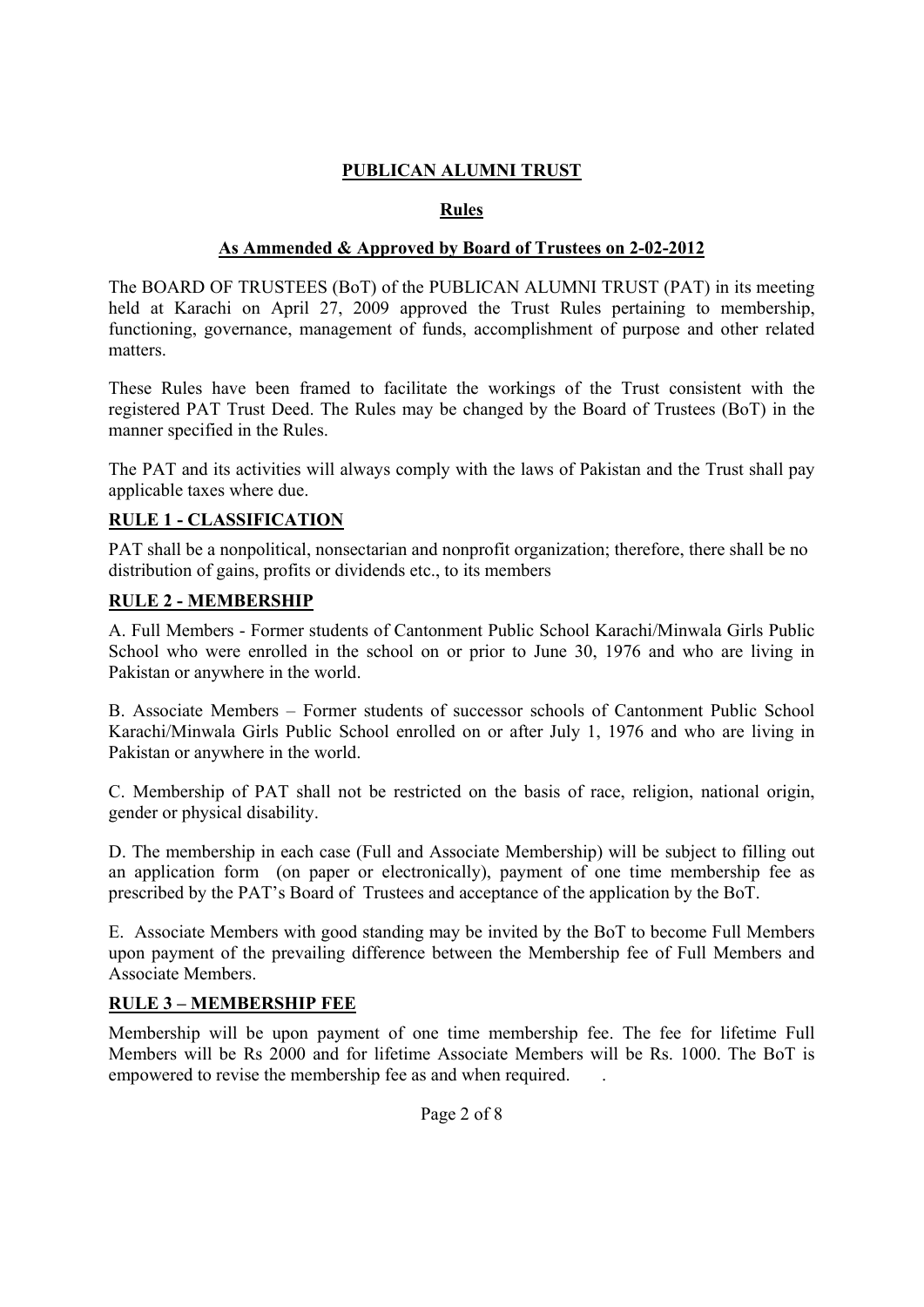# **RULE 4 - INTERNATIONAL (PAT) CHAPTERS**

International Chapters may be established on a case-to-case basis at the discretion of the Board of Trustees. In case approval for establishing a chapter is granted, then such approval shall be accorded under a Charter (Terms and Conditions) with Seal of the Trust.

# **RULE 5 - REVOCATION OF INTERNATIONAL CHAPTERS**

Alumni chapters may have their charters revoked at any time for violation of the Rules and Regulations of the Trust or if an action by a Chapter is not in the best interests of the Trust, provided a thirty (30) day written notice is given by the Board to such chapter of such revocation, and further provided, that such subject Chapter be granted a hearing by the Board on the subject of such revocation, if requested, within said 30-day period by the Chief Executive Officer of such a chapter.

Administrative Suspension or Dissolution of Chapters:

A. A chapter shall be subject to suspension if there are twelve (12) consecutive months in which

A.1 There are no Officers, or

A.2 No chapter business meetings are held, or,

A.3. Membership falls below **fifteen members.**

B. Chapters who respond to the suspension notice within the 30-day period must submit a reactivation plan for approval by the BoT at its next regularly scheduled Board meeting. If approved, the chapter's charter shall remain in effect.

C. If the chapter does not respond to the suspension notice within 30 days, the chapter's charter shall be formally suspended. Upon suspension, funds shall be distributed as follows: First, to the payment of all outstanding debts and liabilities of the chapter;

Second, all remaining funds shall be transferred to the Trust Fund.

## **RULE 6 - FISCAL YEAR**

Fiscal year of the Trust shall be from the first day of July each year through the 30th day of June in the succeeding calendar year.

## **RULE 7 - BOARD OF TRUSTEES**

Affairs and Management of the Trust shall be governed by the BoT. The Board shall be reconstituted by the Trustees for each new term as specified in the Trust Deed:

A. Before the end of each term, the Trustees shall meet to determine who shall make up the one third of the Trustees who shall retire. If the determination is not achieved by mutual consultation and consent, then the retiring Trustees shall be determined by a draw at the meeting.

B. Names of new Trustees will be proposed by the existing Trustees from amongst the Full Members of PAT. In case there are more nominations than vacancies than new Trustees will be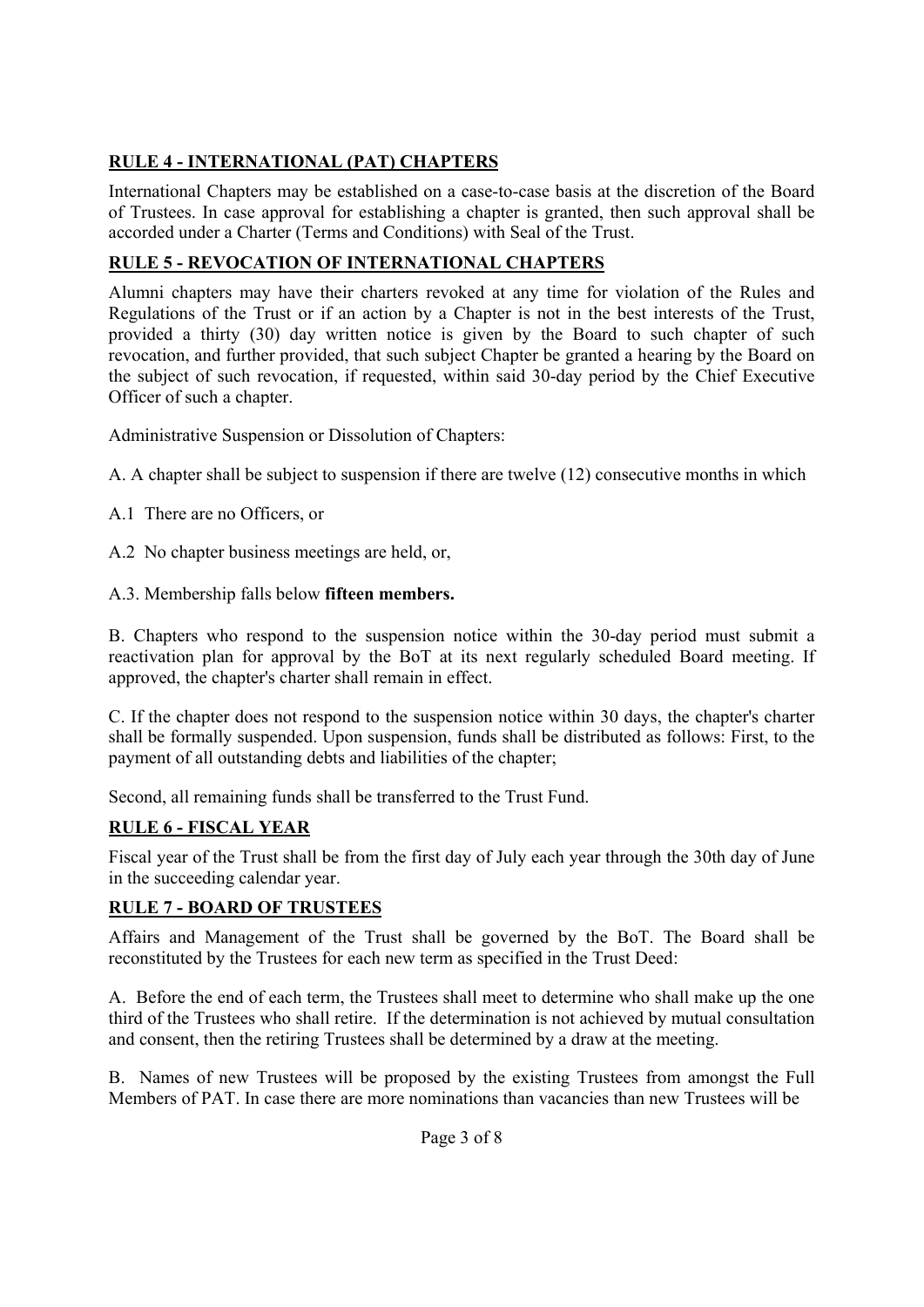determined by a secret ballot. All Trustees including the outgoing Trustees will be entitled to cast their vote in the secret ballot

C. The names of the retiring and newly elected Trustees will be notified by being posted on the PAT Website prior to the start of the new term.

D. A Trustee may resign by notice in writing to the Board of Trustees.

E. A Trustee may be removed from office for a valid cause. The Trustee to be removed shall be served with a written notice not less than 30 days in advance of the meeting at which the issue of removal is to be addressed. The removal notice and the removal decision will be by a majority vote of at least 8 Trustees.

F. A Trustee may automatically stand removed from BOT if he fails to attend **50% meetings of BOT during past Fiscal year** unless leave of absence is granted by the BOT.

G. In case the numbers of Trustees fall below the approved level, the affairs and management of the Trust shall pass on to the surviving Trustees.

H. For vacancies on BOT in the currency of the term, the remaining Trustees shall Co-opt a Trustee (s) from Full members within **180 days** of the seat falling vacant **or within such longer time as the BOT may decide** for the remaining term of the Trustee being replaced as per the procedure outlined in Rule 7 (B) above.

## **RULE 8 - POWERS OF THE BOARD**

Subject to Provisions of Trust Act 1882, the Board of Trustees shall from time to time make and alter regulations as the Trustees may think proper with regard to Membership of the Trust, appointment and removal of Trustees, appointment and removal of Auditors, Legal Adviser, Consultants, Contractors and Employees of the Trust. The BoT is empowered to conduct the affairs of the Trust and all matters in respect of which any power or duty is hereby vested in them including powers and duties of the Chairperson, Vice-Chairperson, Secretary, Treasurer and Trustees as Members of the Board. The Board of Trustees shall be competent to fix remuneration of any staff or employee of the Trust. The Board of Trustees shall manage the affairs of the trust and shall have power to:

A. To dispose of applications for membership.

B. To approve the annual budget for allocating funds for various projects and activities of the Trust. No expenditure of funds of the Trust shall be made unless it has been authorized by the BoT.

C. Do acts, deeds and things necessary to raise funds for the Trust. The Board may apply any part of the Trust Fund in acquiring by purchase or on lease or otherwise any land, building or any other asset in the name of the Trust and as part of the Trust.

D. To check the accounts of the Trust and to examine the registers, the account books and to take steps for the recovery of sums due, to the Trust.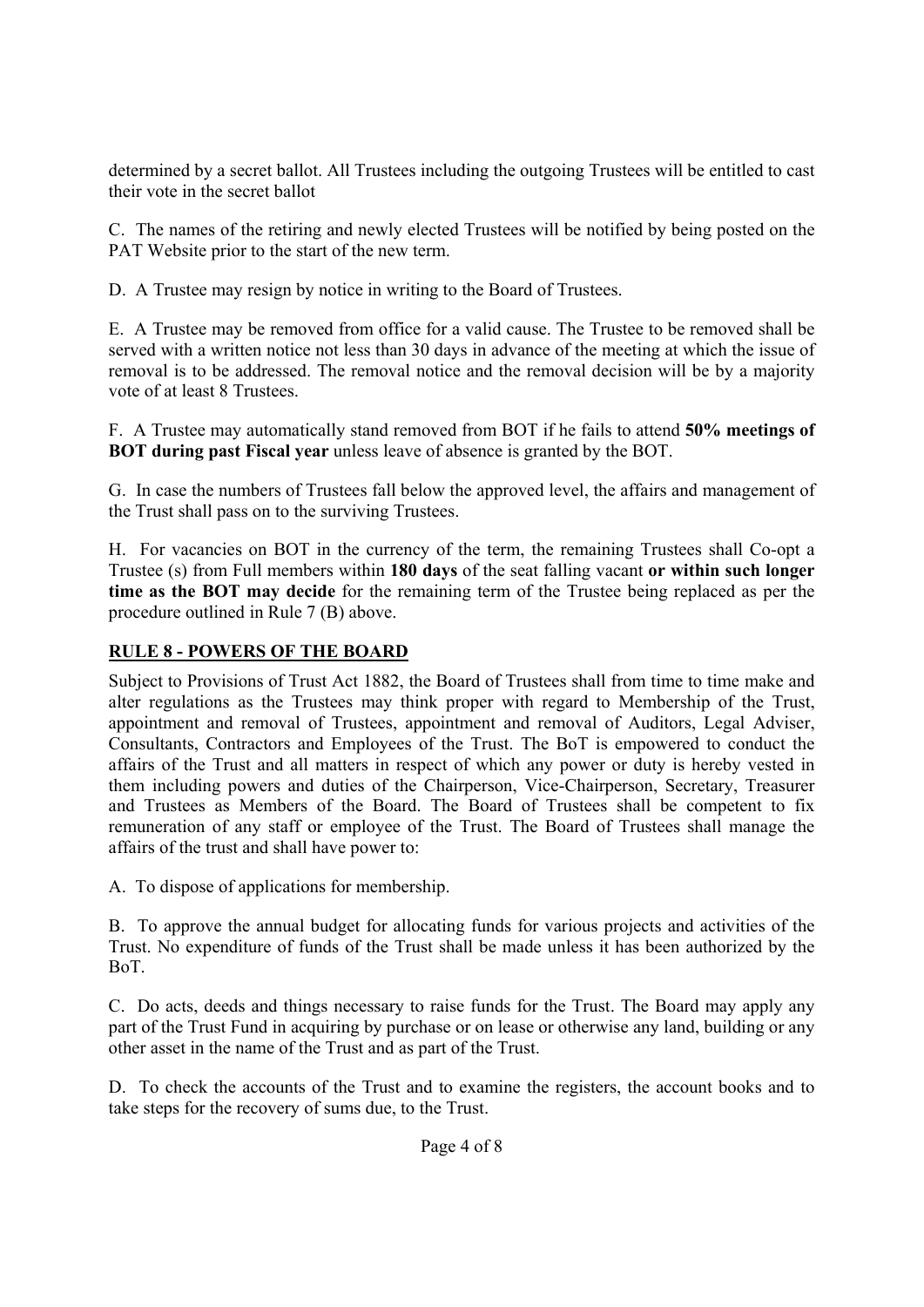E. To sanction the working expenses of the Trust, count the cash balance, and deal with other miscellaneous business.

F. To see that cash book is written promptly and is signed by person(s) authorized by the Board.

G. Accept any composition or any security for any debt or for any property claimed;

H. Allow any time for payment of any debt; compromise, compound, abandon, submit to arbitration or otherwise settle any debt, account, claim or thing whatever relating to the Trust and defend any suit or initiate any litigation in the name of the Trust.

I. For any of those purposes, enter into, give, execute and do such agreements, instruments of composition or arrangement, release and other things as seem expedient, without being responsible for any loss occasioned by any act or thing so done in good faith.

#### **RULE 9 - BOARD MEETINGS**

The Board shall meet as often as necessary for the transaction of business or to carry out the purposes of the Trust; it shall determine its own meeting times. Meetings of the Board may be called by the Chairperson and may also be called upon written request, of five members of the Board. Procedures for notice shall be similar to other meetings as described in these Rules. Minimum notice period for Board meetings will be **three** days and in case of emergent meetings it will be 48 hours. All the Trustees will be entitled to attend Board meetings. Quorum for the meeting of the Board of Trustees shall be **(6) six** members. In case the quorum is not met and the meeting is adjourned then the subsequent meeting of the Board **will be held within 48 hours** with reduced quorum of 5 members.

## **RULE 10 – GENERAL MEETINGS OF THE TRUST**

#### A. ANNUAL GENERAL MEETING.

The Trust shall hold an annual meeting on a date to be determined by the Board of Trustees. Notice of the General Meeting shall be posted on the designated website not less than 14 days prior to the meeting date.

#### B. SPECIAL GENERAL MEETING.

Special meetings may be called by the Chairperson and or shall be called upon the written request of **50%** of Full Members of the Trust. The purpose of the meeting shall be stated in the call. Except in case of emergency, at least **5 days'** notice shall be given.

#### C. QUORUM FOR GENERAL MEETINGS

Quorum for Annual General Meeting and Special General Meetings for the conduct of any business of the Trust, shall be at least **50%** or 30 (thirty) Full Members whichever is less. In case quorum is not met, the meeting will be adjourned and the subsequent meeting can be held **at later date.**

## **RULE 11 - ADVISORY COUNCIL**

The BoT shall constitute an Advisory Council to advise the Trustees in furthering the aims and objectives of the Trust. The Advisory Council will comprise Publicans who have attained position of prominence in public life or have been rendering extraordinary service to the cause of the Trust. The nomination to the Advisory Council may be made by any Trustee with approval by simple majority members of the BoT.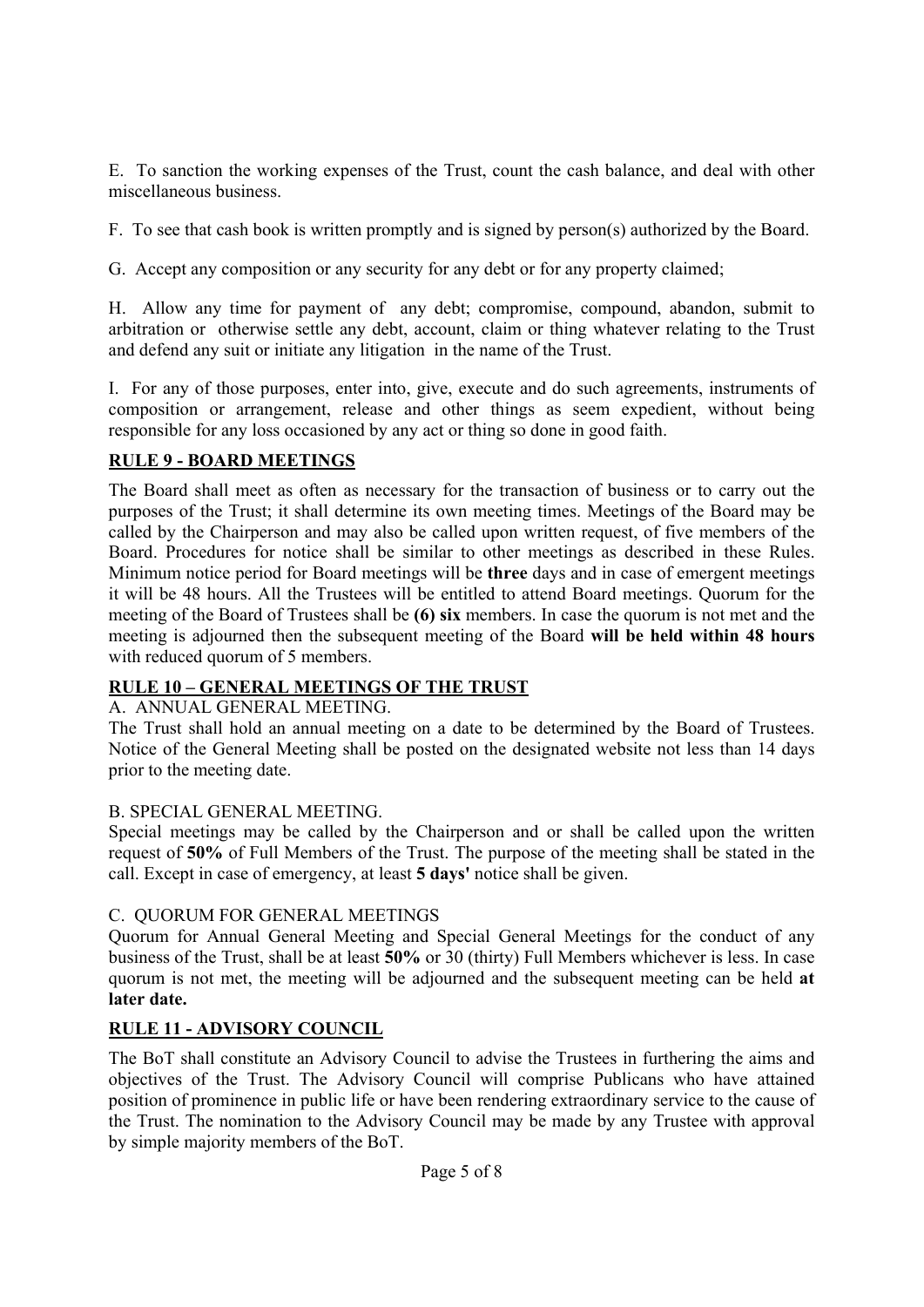# **RULE 12 – AMENDMENT OF RULES**

These rules may be amended at any meeting of the BoT by an affirmative two thirds of the vote (with a minimum of 10 Trustees voting in affirmation), provided that the proposed amendments have been posted on the Website not less than 14 days prior to the meeting at which they will be considered.

# **RULE 13 – COMMITTEES OF THE BOARD**

Definition: The BoT may constitute Standing Committees to assist in the working of the Board. Each committee constituted shall have a Terms of Reference (ToR) duly approved by the Board.

A. The BoT shall appoint Committee Chairs and members of the committees. Any vacancies on such standing committees shall also be appointed by the Board. Chairs of Standing Committees must be members of the Board of Trustees. Other members of the Standing Committees may be drawn from any category of the PAT membership.

B. Audit Committee shall be constituted by the BoT. The Audit Committee shall comprise 3 members (at least one member should be financially literate) who will review the Audit Report and submit its recommendations to the Board. Office bearers of the Trust as stated in Rule 19 A thru D are not eligible to be members of the Audit Committee.

## **RULE 14 - PROXIES**

Any Voting member may vote in person or by proxy originally executed in writing for a particular meeting by the Voting member for any resolution to be voted upon at a General Body meeting only.

## **RULE 15 – MINUTES**

Minutes of meeting of the BoT and Committees shall be regularly recorded by the Secretary for BoT meetings, and nominated person for Standing Committees. Such minutes of every meeting shall be issued within 15 calendar days of the meeting and confirmed at the next similar meeting as the case may be and shall be approved and signed by the respective Chairperson. It shall be the responsibility of the Chair of the Standing Committees to ensure that minutes are recorded of each meeting and copy submitted to the Secretary for his record.

## **RULE I6 – SEAL & WEBSITE**

The Trust shall have a seal and establish **a Website** that may be linked with any other Website.

# **RULE 17 - FUNDS**

A. Membership fee, subscription, grants, donations, gifts and contributions received from the Government, members of the Trust, well wishers and business community or from any other person or authority will constitute a Trust Fund.

B. Earnings through publications, souvenirs, advertisements or any other means will contribute to the Trust Fund.

C. Earnings through establishment of educational institutions, training programs, research and other projects (including investment of the Trust Fund) in any form of investment allowed by law will also contribute to the Trust Fund.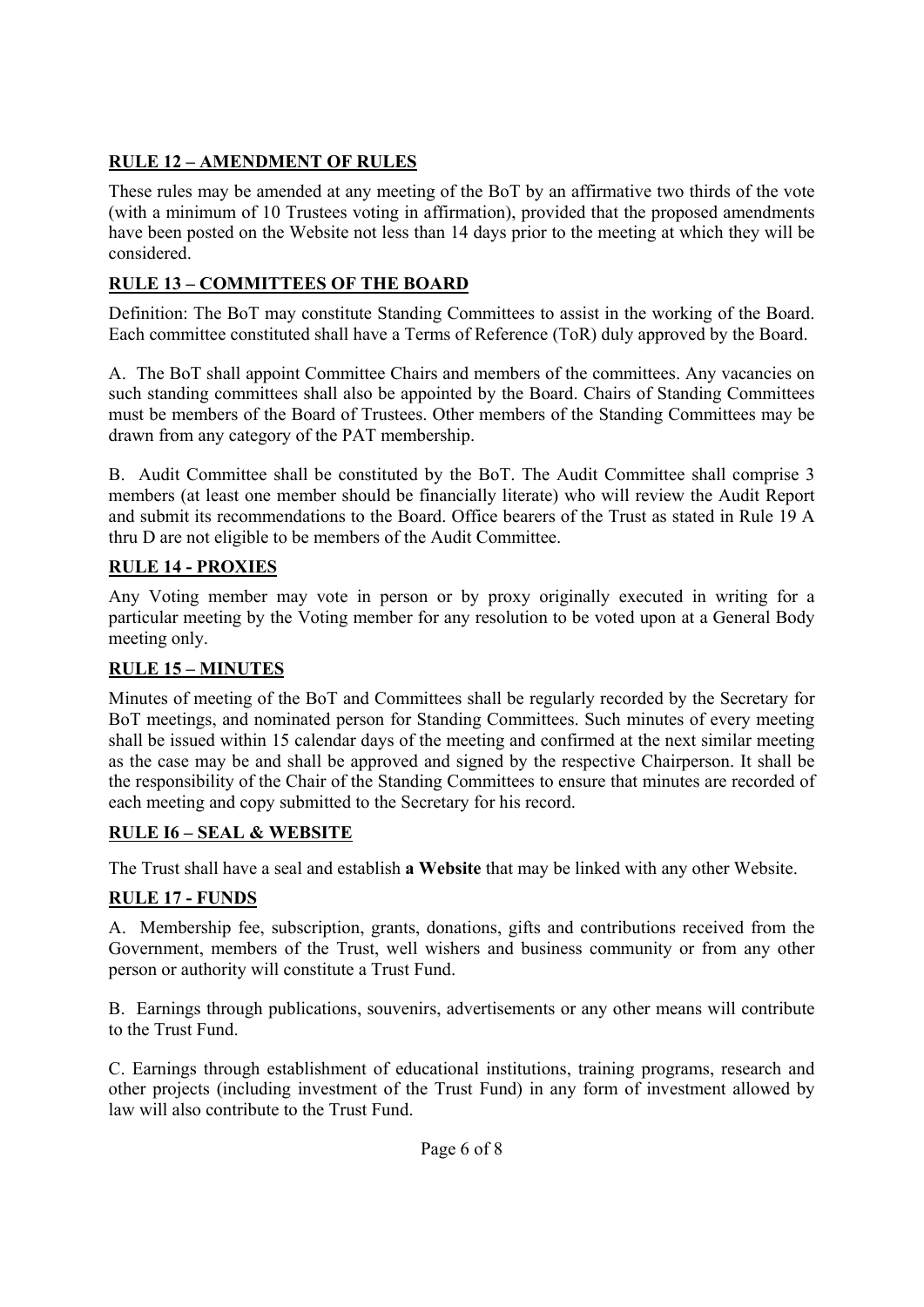D. All receipts shall be taken in the official Receipts Book printed by the Trust and countersigned by the Secretary. The Treasurer will take all the receipts with the Receipts Books and deposit the same in the bank account(s). The Treasurer will regularly report the status of the funds to the BoT.

# **RULE 18 – BANK ACCOUNT AND MANAGEMENT OF TRUST FUND**

A. On approval from the BoT, the Treasurer will open a bank account or accounts in order to make transactions of Trust Fund. All bank accounts shall be operated by joint signature of the Treasurer and the Secretary or the Chairman. In case the Treasurer is not available, the Secretary and the Chairman may jointly operate the account. In such an event, the Secretary shall bring this to the notice of the Treasurer within 15 days of occurrence of account operation.

B. All expenditures will be against the budgets approved by the BoT. Expenditure outside the BoT approved budget may only be made in case of emergency by the Chairman and or Secretary subject to maximum amount of Rs. 100,000. In such an event, the expenditure with explanation will be offered for ratification at the immediate next meeting BoT meeting.

 C. Any travel or out of pocket expenses incurred by Trustees on behalf of the BoT will be reimbursed on actual. Such expenditure shall be jointly approved by the Chairperson and the Secretary. In case the expense has been incurred by the Chair or the Secretary, the Vice Chair or the Treasurer will be one of the two approving authorities. No person shall approve his or her own expenses for reimbursement.

D. The Secretary will keep not more than Rs 25,000 (Rupees Twenty Five Thousand only) at a time with him for maintaining regular incidental expenses.

E. A report of all receipts and expenditures shall be available with the Treasurer for inspection if so shall desired by the BoT.

F. Closure of any bank account shall be notified to the Board by the Treasurer.

## **RULE 19 – OFFICE BEARERS**

A. CHAIRPERSON - The Chairperson in normal course shall call and preside at all the meetings of the BoT and shall have general charge of its operation. All communication with the general public, media, etc. shall be the responsibility of the Chairperson or whosoever he/she wishes to delegate.

B. VICE CHAIRPERSON - Vice Chair shall assist the Chair in the operations of the Trust and shall perform such additional duties as may be prescribed from time to time by the BoT or the Rules. In the absence of the Chair, the Vice Chair shall serve in his or her stead.

C. SECRETARY - The Secretary shall keep record of the trust and all the proceedings of the Trust; shall keep on file all committee reports; shall maintain the official membership roll; shall maintain record of Rules, and minutes of all the meetings; shall send out to the members notices of each meeting; shall prepare the meeting agenda on the advice of the Chair; and shall conduct the general correspondence of the Trust. He shall also be the custodian of the Trust seal.